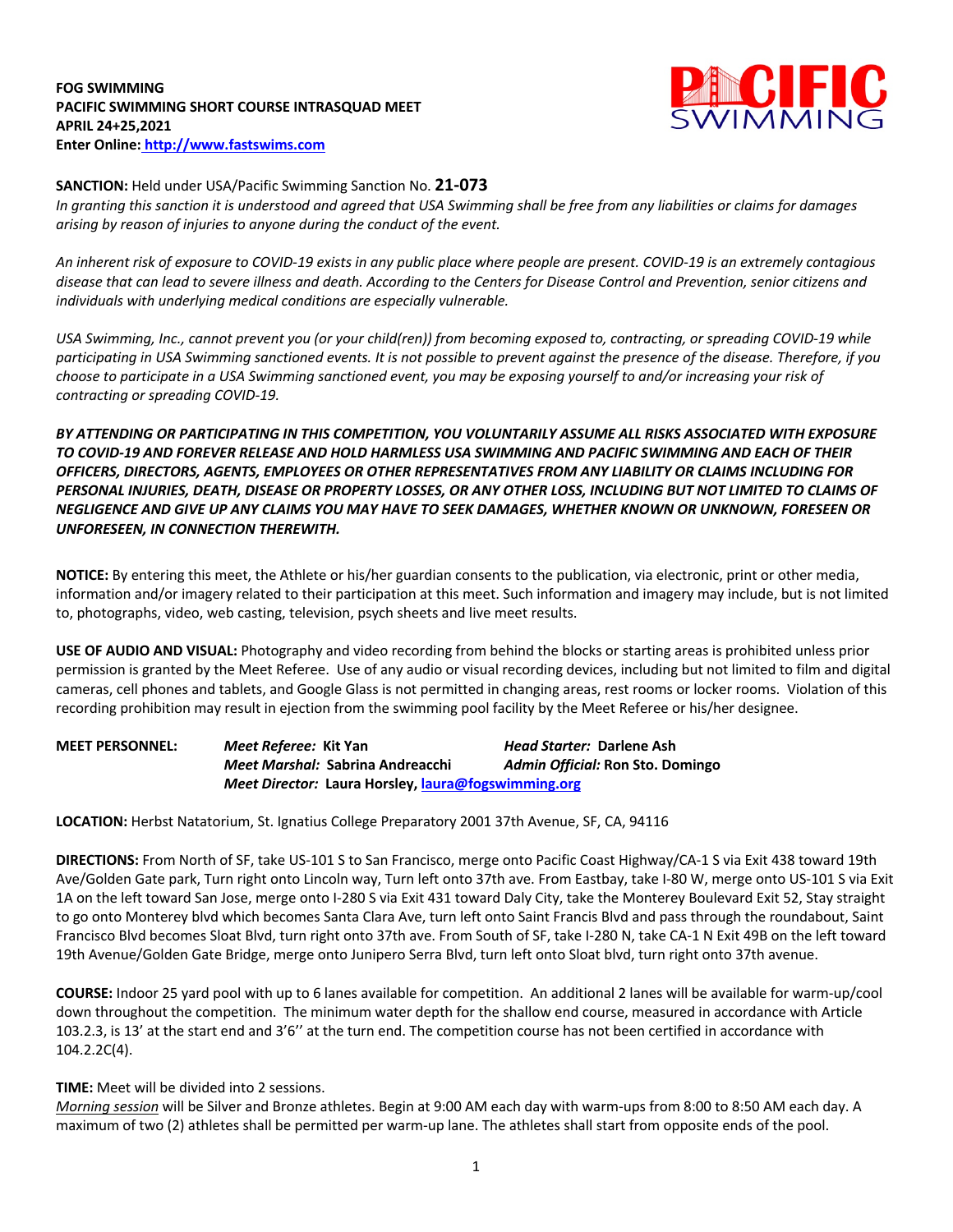*Afternoon session* will be Platinum and Gold athletes. Begin at 12:30 PM each day with warm-ups from 11:30 to 12:20 PM each day. A maximum of two (2) athletes shall be permitted per warm-up lane. The athletes shall start from opposite ends of the pool.

**RULES: •** Current USA and Pacific Swimming rules and warm-up procedures will govern the meet. A copy of these procedures will be posted at the Clerk-of-Course.

• The local facilities guidelines, restrictions and interpretation of the local public health guidelines shall be followed at this meet.

• All applicable adults participating in or associated with this meet, acknowledge that they are subject to the provisions of the USA Swimming Minor Athlete Abuse Prevention Policy ("MAAPP"), and that they understand that compliance with the MAAPP policy is a condition of participation in the conduct of this competition.

- All events are timed finals.
- All events will swim fast to slow.
- Athletes may compete in 3 events per day.
- All Athletes ages 12 and under should complete competition within four (4) hours.

 • Entries will be accepted until the number of splashes exceeds the estimated timeline, per the "Four-Hour Rule," based on the Athletes age and gender, or when the number of entered athletes reaches capacity per facility/local health restrictions. • If local conditions warrant it the Meet Referee, with the concurrence of the Meet Director, may require a

mandatory scratch down. Immediate cash refunds will be made for any mandatory scratches.

• All applicable San Francisco County, City of San Francisco and State of California Public Health requirements for protection against COVID-19 will apply. All persons in the facility must be masked, with the exceptions of athletes during warm up, warm down, and actual competition. The meet director and meet referee may remove any individual who does not comply.

• **All Coaches and Officials must wear their USA Swimming membership cards in a visible manner.**

**ATTENTION HIGH SCHOOL ATHLETES:** If you are a high school athlete in season, you need to be Unattached from this meet. It is the athlete's responsibility to be Unattached from this meet. You can un-attach at the meet if necessary. This does not apply to athletes swimming under the rules of the Nevada Interscholastic Activities Association (NIAA).

**UNACCOMPANIED ATHLETES:** Any USA Swimming Athlete-Member competing at the meet must be accompanied by a USA Swimming Member-Coach for the purposes of Athlete supervision during warm-up, competition and warm-down. If a Coach-Member of the Athlete's USA Swimming Club does not attend the meet to serve in said supervisory capacity, it is the responsibility of the Athlete or the Athlete's legal guardian to arrange for supervision by a USA Swimming Member-Coach. The Meet Director or Meet Referee may assist the Athlete in making arrangements for such supervision; however, it is recommended that such arrangements be made in advance of the meet by the Athlete's USA Swimming Club Member-Coach.

**RACING STARTS:** Athletes must be certified by a USA Swimming member-coach as being proficient in performing a racing start or must start the race in the water. It is the responsibility of the Athlete or the Athlete's legal guardian to ensure compliance with this requirement.

**RESTRICTIONS:** • Smoking and the use of other tobacco products is prohibited on the pool deck, in the locker rooms, in spectator

seating, on standing areas and in all areas used by Athletes, during the meet and during warm-up periods.

- Sale and use of alcoholic beverages is prohibited in all areas of the meet venue.
- No glass containers are allowed in the meet venue.
- No propane heater is permitted except for snack bar/meet operations.
- All shelters must be properly secured.
- Deck Changes are prohibited.

• Destructive devices, to include but not limited to, explosive devices and equipment, firearms (open or concealed), blades, knives, mace, stun guns and blunt objects are strictly prohibited in the swimming facility and its surrounding areas. If observed, the Meet Referee or his/her designee may ask that these devices be stored safely away from the public or removed from the facility. Noncompliance may result in the reporting to law enforcement authorities and ejection from the facility. Law enforcement officers (LEO) are exempt per applicable laws.

•Operation of a drone, or any other flying apparatus, is prohibited over the venue (pools, Athlete/Coach areas, Spectator areas and open ceiling locker rooms) any time Athletes, Coaches, Officials and/or Spectators are present.

**ELIGIBILITY:** • Athletes must be current members of USA Swimming and enter their name and registration number on the meet entry card as they are shown on their Registration Card. If this is not done, it may be difficult to match the Athlete with the registration and times database. The meet host will check all Athlete registrations against the SWIMS database and if not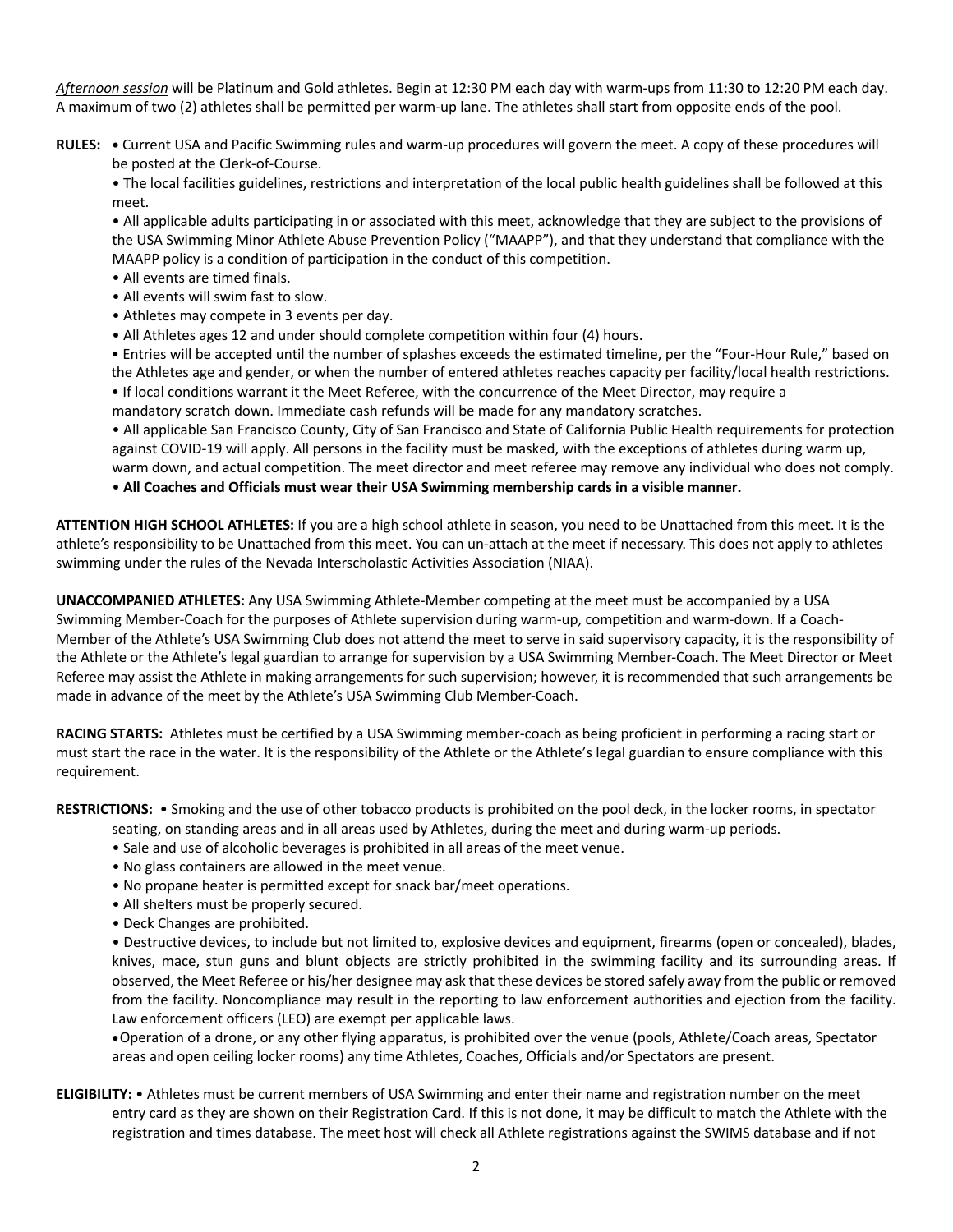found to be registered, the Meet Director shall accept the registration at the meet (a \$10 surcharge will be added to the regular registration fee). Duplicate registrations will be refunded by mail.

• Meet is open only to qualified athletes registered with Fog Swimming. Athletes who are unattached but participating with Fog Swimming are eligible to compete.

• Entries with "NO TIME" will be accepted.

• Disabled Athletes are welcome to attend this meet and should contact the Meet Director or Meet Referee

regarding any special accommodations on entry times and seeding per Pacific Swimming policy.

• Athletes 19 years of age and over may compete in the meet for time only, no awards. Such Athletes must have met standards for the 17-18 age group.

• The Athlete's age will be the age of the Athlete on the first day of the meet.

**ENTRY FEES:** \$4.00 per event plus an \$8.00 participation fee per Athlete. Entries will be rejected if payment is not sent at time of request. No refunds will be made, except mandatory scratch downs.

**ONLINE ENTRIES:** FASTSWIMS: To enter online go to **www.fastswims.com** to receive an immediate entry confirmation. This method requires payment by credit card. FastSwims charges a processing fee for this service, 6.5% of the total Entry Fees plus \$0.75 per transaction, regardless of number of Athletes. Please note that the processing fee is a separate fee from the Entry Fees. If you do not wish to pay the processing fee, enter the meet using a mail entry. Entering online is a convenience, is completely voluntary, and is in no way required or expected of an Athlete by Pacific Swimming. Online entries will be accepted through **April 18, 2021**.

**HAND DELIVERED ENTRIES**: Entries must be on the attached consolidated entry form. Forms must be filled out completely and printed clearly with Athlete's best time. Entries must be hand delivered by **6:30 PM April 18, 2021**. No late entries will be accepted.

**Make check payable to**: **St. Ignatius College Preparatory Hand deliver entries to: St. Ignatius College Preparatory 2001 37th Ave San Francisco, CA 94116** 

**CHECK-IN:** The meet shall be pre-seeded. Athletes shall report to the bull-pen area at their scheduled time for each event.

**SCRATCHES:** Any Athletes not reporting for or competing in an individual timed final event that they have entered shall not be penalized.

**AWARDS:** None.

**ADMISSION:** Free.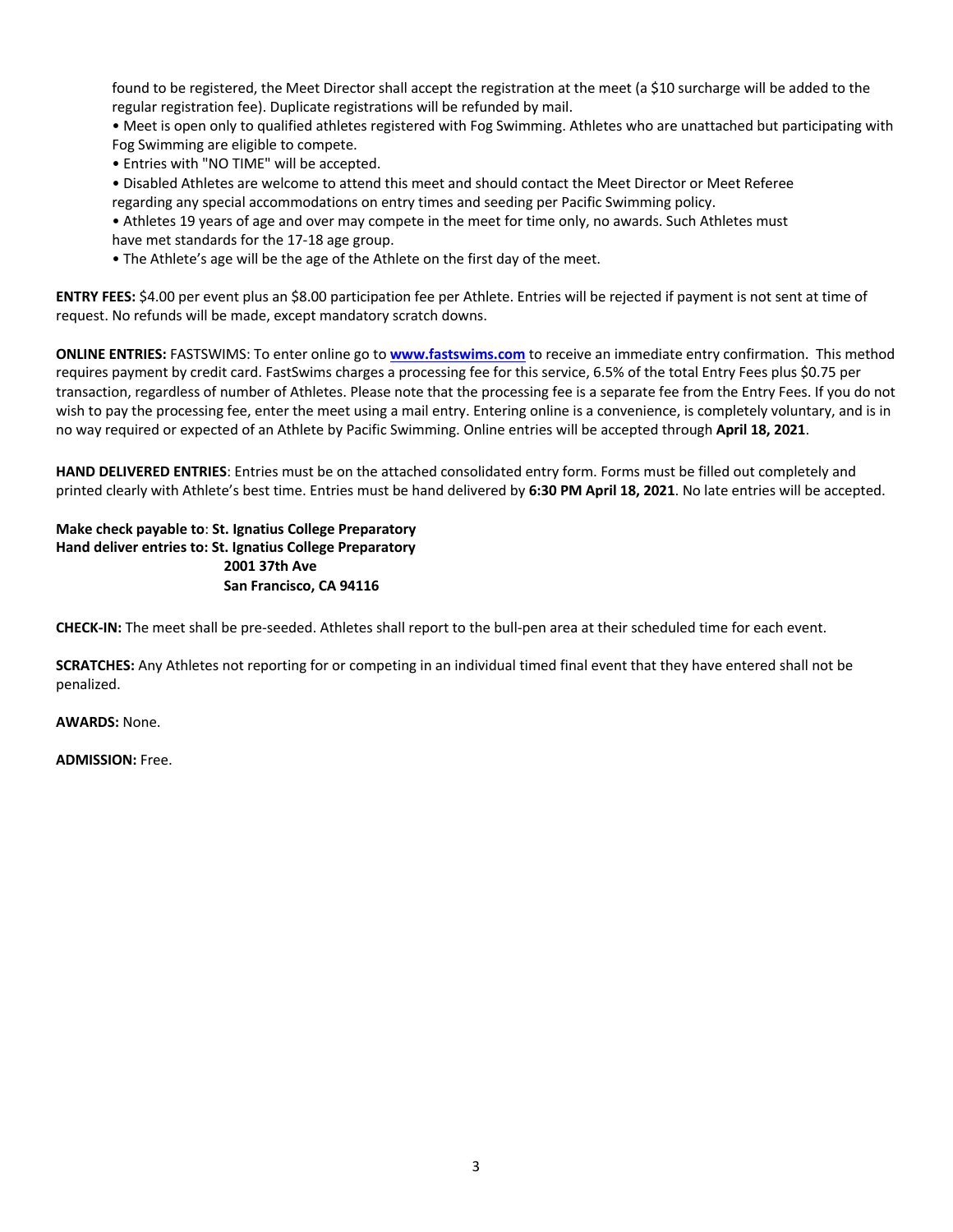| <b>MORNING SESSION</b> |         |               |               |                    |  |  |  |  |
|------------------------|---------|---------------|---------------|--------------------|--|--|--|--|
| <b>SATURDAY</b>        |         | <b>SUNDAY</b> |               |                    |  |  |  |  |
| 12 & Under             | 13 & UP | $9 - 10$      | 12 & Under    | <b>13 &amp; UP</b> |  |  |  |  |
| 200 IM                 | 200 IM  | <b>50 BR</b>  | 100 BR        | 200 BR             |  |  |  |  |
| 100 BR                 | 200 FL  | 100 BK        | <b>100 BK</b> | 100 BK             |  |  |  |  |
| 50 BK                  | 200 BK  | <b>50 FL</b>  | 200 FR        | 200 FR             |  |  |  |  |
| 200 BR                 | 100 BR  | <b>200 FR</b> | <b>50 FR</b>  | <b>50 FR</b>       |  |  |  |  |
| 100 FR                 | 100 FR  | <b>50 FR</b>  | <b>500 FR</b> | <b>500 FR</b>      |  |  |  |  |

| AFTERNOON SESSION |                 |         |               |                      |               |  |  |  |  |
|-------------------|-----------------|---------|---------------|----------------------|---------------|--|--|--|--|
|                   | <b>SATURDAY</b> |         | <b>SUNDAY</b> |                      |               |  |  |  |  |
| 12 & Under        | $13 - 14$       | 15 & Up | 12 & Under    | 15 & Up<br>$13 - 14$ |               |  |  |  |  |
| 200 IM            | 200 IM          | 200 IM  | 100 BR        | 200 BR               | 200 BR        |  |  |  |  |
| 100 BR            | 200 BK          | 200 BK  | 200 BK        | 100 BK               | 100 BK        |  |  |  |  |
| 50 BK             | 100 BR          | 100 BR  | <b>200 FR</b> | <b>200 FR</b>        | <b>200 FR</b> |  |  |  |  |
| 200 BR            | 100 FR          | 100 FR  | <b>50 FR</b>  | <b>50 FR</b>         | <b>50 FR</b>  |  |  |  |  |
| 100 FR            | 500 FR          | 500 FR  |               |                      |               |  |  |  |  |

Use the following URL to find the time standards: **http://www.pacswim.org/swim-meet-times/standards**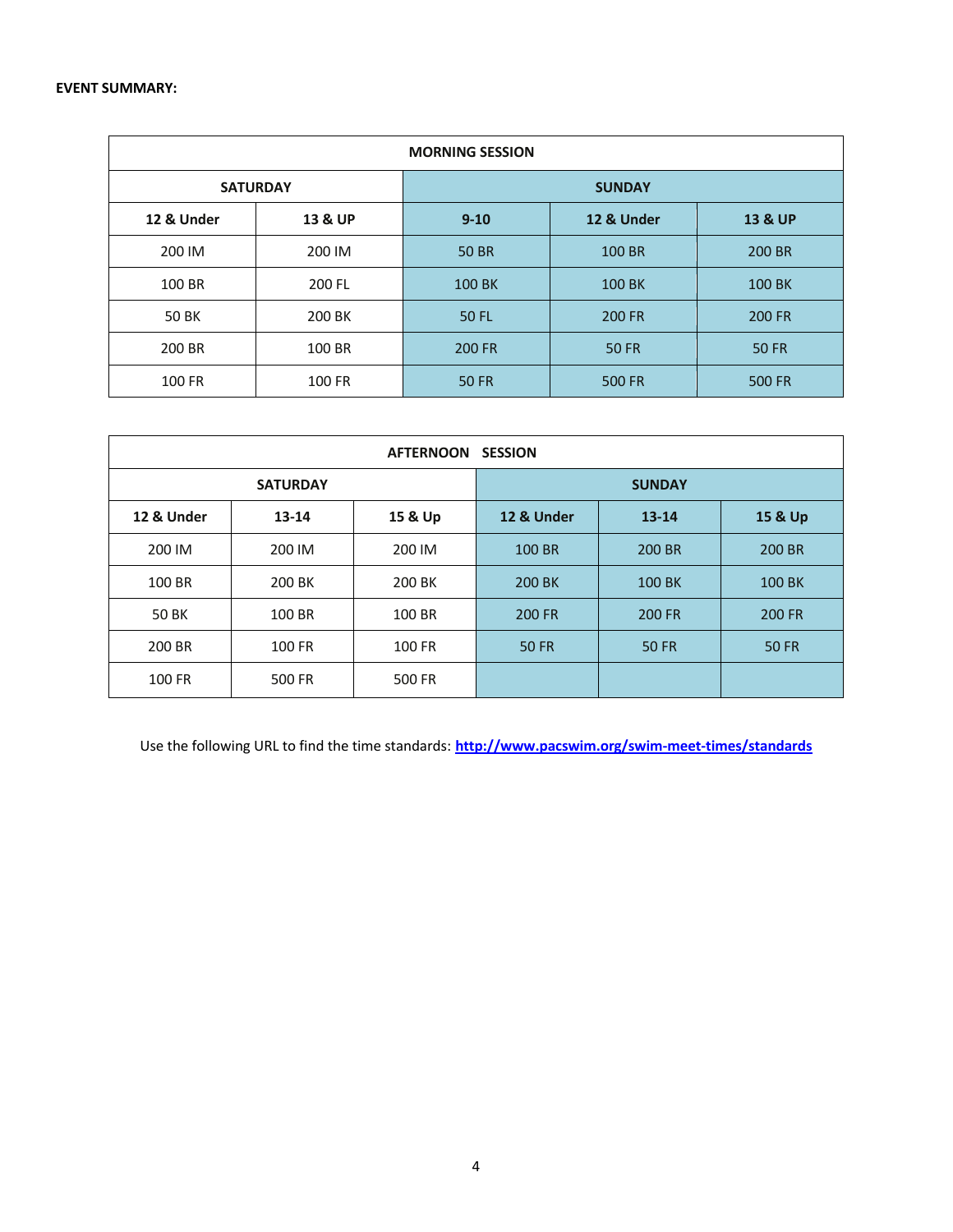| Event#         | <b>Event</b>            | Event#         |  |  |
|----------------|-------------------------|----------------|--|--|
|                | <b>Morning Sessions</b> |                |  |  |
| <b>Girls</b>   | Saturday, April 24th    | <b>Boys</b>    |  |  |
| $\mathbf{1}$   | 200 IM 11-12            | $\overline{2}$ |  |  |
| 3              | 200 IM 13 & Up          | $\overline{4}$ |  |  |
| 5              | 100 BR 12 & Under       | 6              |  |  |
| $\overline{7}$ | 100 BR 13 & Up          | 8              |  |  |
| 9              | 50 FR 12 & Under        | 10             |  |  |
| 11             | 50 FR 13 & Up           | 12             |  |  |
| 15             | 100 Fly 12 & Under      | 16             |  |  |
| 17             | 100 Fly 13 & Up         | 18             |  |  |
| 19             | 50 BK 12 & Under        | 20             |  |  |
| 21             | 100 FR 12 & Under       | 22             |  |  |
| 23             | 100 FR 13 & Up          | 24             |  |  |
|                | Sunday, April 25th      |                |  |  |
| 57             | 100 IM 12 & Under       | 58             |  |  |
| 59             | 200 FR 12 & Under       | 60             |  |  |
| 61             | 200 FR 13 & Up          | 62             |  |  |
| 63             | 50 BR 12 & Under        | 64             |  |  |
| 65             | 100 BK 12 & Under       | 66             |  |  |
| 67             | 100 BK 13 & Up          | 68             |  |  |
| 69             | 50 FL 12 & Under        | 70             |  |  |
| 71             | 500 FR 11-12            | 72             |  |  |
| 73             | 500 FR 13 & Up          | 74             |  |  |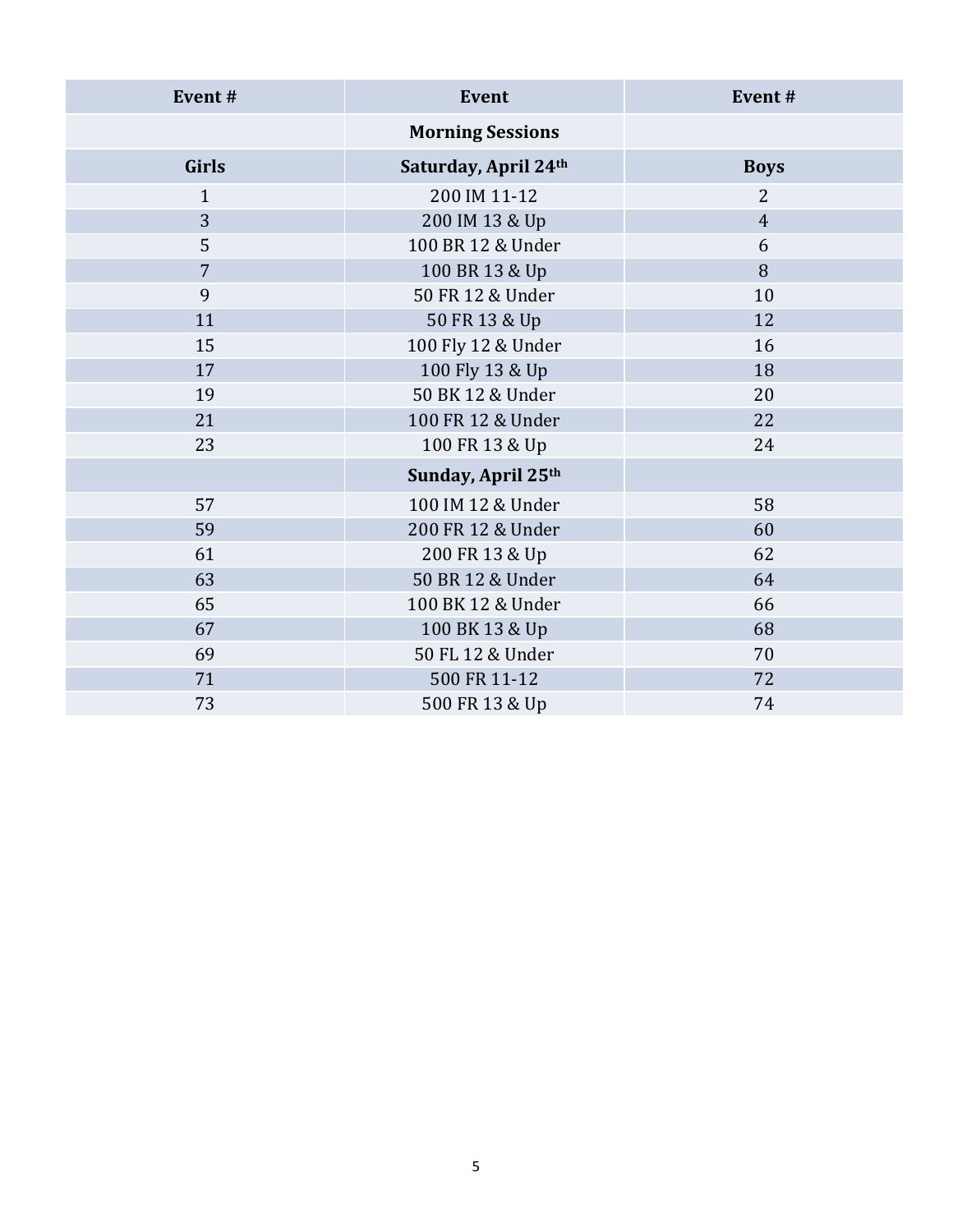| Event#       | Event                     | Event#      |  |  |  |
|--------------|---------------------------|-------------|--|--|--|
|              | <b>Afternoon Sessions</b> |             |  |  |  |
| <b>Girls</b> | Saturday, April 24th      | <b>Boys</b> |  |  |  |
| 25           | 100 IM 12 & Under         | 26          |  |  |  |
| 27           | 50 BK 12 & Under          | 28          |  |  |  |
| 29           | 200 BK 13-14              | 30          |  |  |  |
| 31           | 200 BK 15 & Up            | 32          |  |  |  |
| 33           | 100 Fly 12 & Under        | 34          |  |  |  |
| 35           | 100 Fly 13-14             | 36          |  |  |  |
| 37           | 100 Fly 15 & Up           | 38          |  |  |  |
| 39           | 50 FR 12 & Under          | 40          |  |  |  |
| 41           | 50 FR 13-14               | 42          |  |  |  |
| 43           | 50 FR 15 & Up             | 44          |  |  |  |
| 45           | 100 BR 12 & Under         | 46          |  |  |  |
| 47           | 100 BR 13-14              | 48          |  |  |  |
| 49           | 100 BR 15 & Up            | 50          |  |  |  |
| 51           | 200 FR 12 & Under         | 52          |  |  |  |
| 53           | 200 FR 13-14              | 54          |  |  |  |
| 55           | 200 FR 15 & Up            | 56          |  |  |  |
|              | Sunday, April 25th        |             |  |  |  |
| 75           | 200 IM 13-14              | 76          |  |  |  |
| 77           | 200 IM 15 & Up            | 78          |  |  |  |
| 79           | 50 Fly 12 & Under         | 80          |  |  |  |
| 81           | 200 BR 13-14              | 82          |  |  |  |
| 83           | 200 BR 15 & Up            | 84          |  |  |  |
| 85           | 100 FR 12 & Under         | 86          |  |  |  |
| 87           | 100 FR 13-14              | 88          |  |  |  |
| 89           | 100 FR 15 & Up            | 90          |  |  |  |
| 91           | 50 BR 12 & Under          | 92          |  |  |  |
| 93           | 100 BK 12 & Under         | 94          |  |  |  |
| 95           | 100 BK 13-14              | 96          |  |  |  |
| 97           | 100 BK 15 & Up            | 98          |  |  |  |
| 99           | 500 FR 12 & Under         | 100         |  |  |  |
| 101          | 500 FR 13-14              | 102         |  |  |  |
| 103          | 500 FR 15 & Up            | 104         |  |  |  |